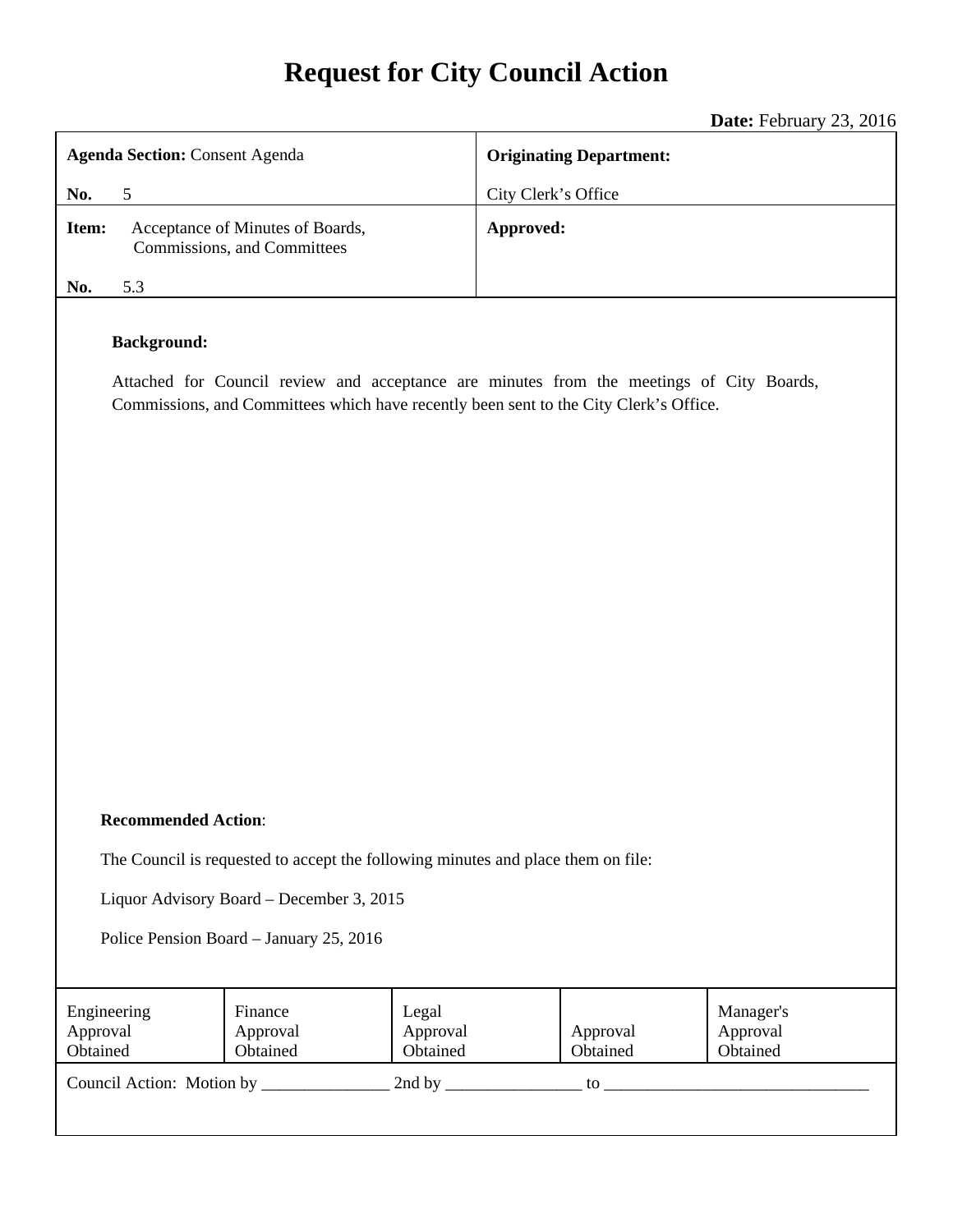

# **Liquor Advisory Board December 3, 2015**

The Carbondale Liquor Advisory Board held a meeting on Thursday, December 3, 2015, in Room 103 of the Carbondale Civic Center, 200 South Illinois Avenue. In the absence of Chairman Mark Robinson and Vice-Chair John Mills, the Board had to appoint a member of the Liquor Advisory Board to preside over the meeting.

David Cisco moved, Tasis Karayiannis seconded for Don Monty to preside over the meeting in the absence of the Chair and Vice-Chair

VOTE: All voted aye. Motion declared carried.

Don Monty called the meeting to order at 5:30 p.m. with the following-named members of the Board present/absent:

#### **1. Roll Call**

Present: Steve Payne, David Cisco, Ryan Gougis, Tasis Karayiannis and Donald Monty

Absent: John Mills and Mark Robinson

A quorum was available to take action on the agenda items. City Staff present for the meeting included Deputy City Clerk Clinette Hayes, Assistant to the City Manager Alicia Burtley, and Fire Chief Ted Lomax.

#### **2. Approval of Minutes**

Ryan Gougis moved, Tasis Karayiannis seconded, to approve the minutes from November 5, 2015.

VOTE: All voted aye. Motion declared carried.

#### **3. Consideration of first quarter reports from the Police Department, Fire Department, and Building and Neighborhood Services for license year 2015-2016**

No Discussion

David Cisco moved, Ryan Gougis seconded, to approve. VOTE: All voted aye. Motion declared carried.

#### **4. Consideration of a request to transfer locations and renew a request for an expiring 180-day permit for Reel Lucky to operate a B3 liquor license (video gaming establishment with on-premises consumption of all alcoholic liquors) at 1224 West Main Street**

Mr. Uffleman was not present at the meeting therefore no action was taken at this time. A motion was made to postpone this decision until the next Liquor Advisory Board meeting.

Tasis Karayiannis moved, Ryan Gougis seconded, to postpone a decision for Mr. Uffleman's request for Reel Lucky until the next meeting due to his absence. VOTE: All voted aye. Motion declared carried.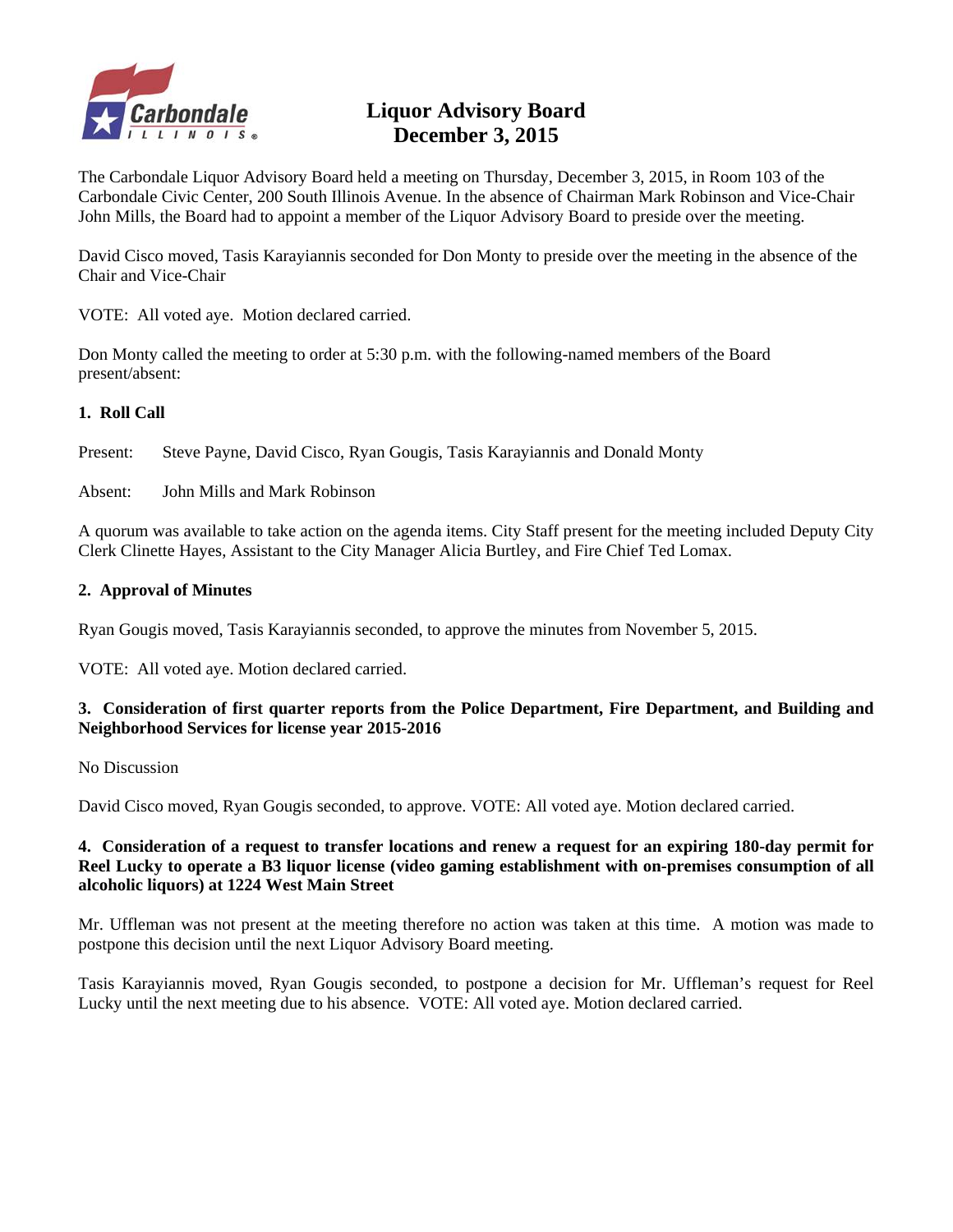#### **5. Consideration of a request to renew an expiring 180-day permit for Best Western/Saluki Inn to operate with a D2 liquor license (on-premises consumption at a hotel/motel) at 801 North Giant City Road**

Chris Huber, General Manager of Best Western/Saluki Inn, was present to explain why a renewal is being requested. The Best Western/Saluki Inn has a vacant meeting room adjacent to hotel. The plan is to turn the meeting room into a lounge. The past couple of months have been very busy to the point that the remodeling project has come to a halt and will not be completed by the end of January. Now that the next few months will be a "slow time" they will begin the remodeling project. No changes have been made as far as plans. No questions from the Board. No questions from public. There was no further discussion.

Tasis Karayiannis moved, David Cisco seconded, to approve an extension for Best Western/Saluki Inn in order to continue construction. VOTE: All voted aye. Motion declared carried.

#### **6. Consideration of a transfer request for a C1 liquor license (package liquors-off-premises consumption only) from Pick & Son, Inc. to American Tap Liquors, LLC at 518 South Illinois Avenue**

The applicant, Srinivas Gundala, was present at the meeting. He is proposing to purchase Pick's Liquors and obtain their liquor license. He will then transfer the license from 750 E. Grand Ave. to 518 S. Illinois Ave. which will help the loss of revenue in the downtown area by creating jobs and aid in the revitalization of downtown.

Several changes have been made to the plans of the building at 518 S. Illinois Ave. Clarification was needed for members of the board as to what exactly the purpose of the building is. It is now understood that the building will be a restaurant and a liquor store. It was also made clear that the applicant is purchasing Pick's Liquors and moving it from its current location on East Grand Ave. to 518 S. Illinois Ave.

Questions/Comments from the Board:

The application indicated that Mr. Gundala has no prior experience in operation of a liquor establishment. [A BASSET course was taken and he passed the exam.] It was then asked if Mr. Gundala has any prior experience in operating any kind of retail business. [No.]

T. Karayiannis expressed concern about whether another liquor store downtown will help its revitalization. Building another liquor store so close to another will seem to be a step back than a step forward. There is nothing that Mr. Gundala is proposing that will make him stand out from the neighboring liquor store or any other liquor store in town. Where Pick's Liquors is currently located is an area with a young population that will bring in better business. Mr. Gundala responded that having two liquor stores in the same area can work as it has for Pick's Liquors and Pinch Penny for the past 30 years.

Questions/comments from the public:

Chandrakant Patel, 1075 E. Park St., owns and operates Old Towne Liquors and Blue Fish Liquors.

Mr. Patel was present to oppose Mr. Gundala's request. Mr. Patel noted that Mr. Gundala asked him if he would be willing to help run the new operation. Mr. Patel already has 3 established liquor stores in the area and would not be interested in assisting with another. He feels that Mr. Gundala's lack of experience does not make him a good candidate to start a liquor establishment. His continually changing plan for his building reflects inexperience.

No questions for Mr. Patel.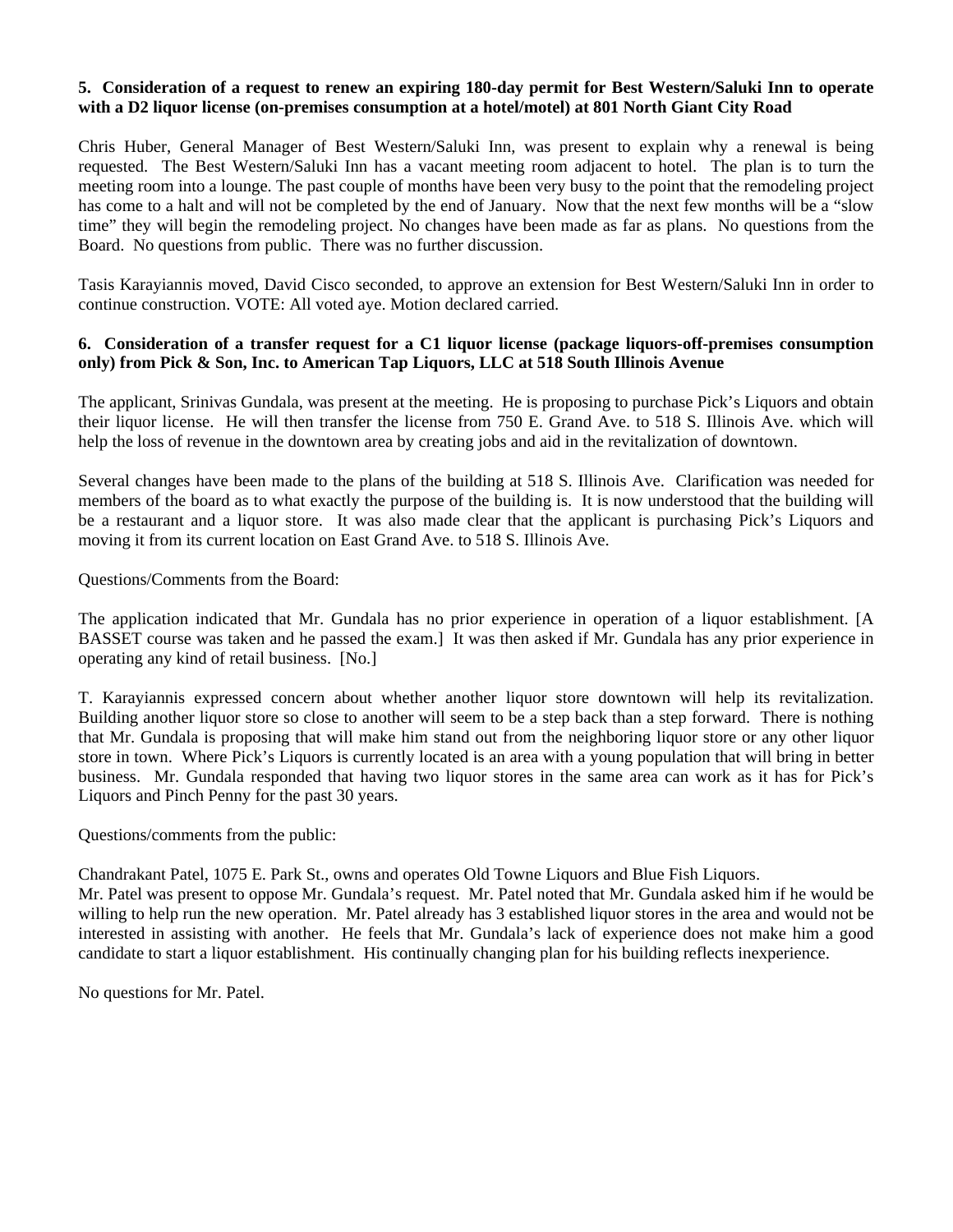Questions from the Board:

Is there anything substantially different from what you are going to do with your store that already exists at Old Towne as far as product? [Local wines and high-end spirits that will probably not be sold at Old Towne.] Will you personally manage the business? [Yes. I will also make sure the staff passes the same education course]. You said you had \$100,000, is that all it is going to take to start this business? [The \$100,000 will just be for the liquor store.].

Will the liquor store be 1200 square feet? [Yes.] How many square feet are on the ground floor of the building? [The total will be 4300 square feet. It is 1200 for the liquor store. The rest is for the kitchen and the restaurant.]

How will the business be accessed? [There will be a Northeast entrance. As you enter, you turn left to the liquor store. Straight ahead will be the entrance to the restaurant]

Do you plan on selling liquor in the restaurant? [Yes.]

What kind of restaurant were you thinking about? [Fine Indian Dining.]

Will it be similar to or different from the restaurant that is already down the street? [What we experience here is not true Indian food. Chefs will come from India that will make this a real authentic Indian restaurant with Indian food cooked by Indian cooks.]

Discussion was had about how a package liquor store can cater alcoholic beverages for an off-site event. After the discussion it was determined that it is possible for a package liquor store would be able to cater.

Chris Huber, General Manager of Best Western/Saluki Inn commented that with the current project of revitalizing downtown, this is a perfect opportunity to set the tone with what the city wants to do. Trying to get more people besides students to utilize the downtown area is what the whole movement is about. A variety of cafes and retail shops are what draws a different crowd downtown.

Tasis Karayiannis moved, Ryan Gougis seconded, to deny the request based on Carbondale City Code 2-4-5.D.6 and 2-4-5.J. VOTE: All voted aye. Motion declared carried.

Recommendation to the Local Liquor Control Commission will be to deny the request at the next City Council meeting on December 22, 2015.

\_\_\_\_\_\_\_\_\_\_\_\_\_\_\_\_\_\_\_\_\_\_\_\_\_\_\_\_\_\_\_\_\_ \_\_\_\_\_\_\_\_\_\_\_\_\_\_\_\_\_\_\_\_\_\_\_\_\_\_\_\_\_\_\_\_

# **7. Liquor Advisory Board Comments**

Next meeting is January 7, 2016.

#### **8. Citizens Comments**

No comments

# **9. Adjournment**

Meeting adjourned at 6:30 p.m.

Clinette Hayes, Deputy City Clerk **Date Approved**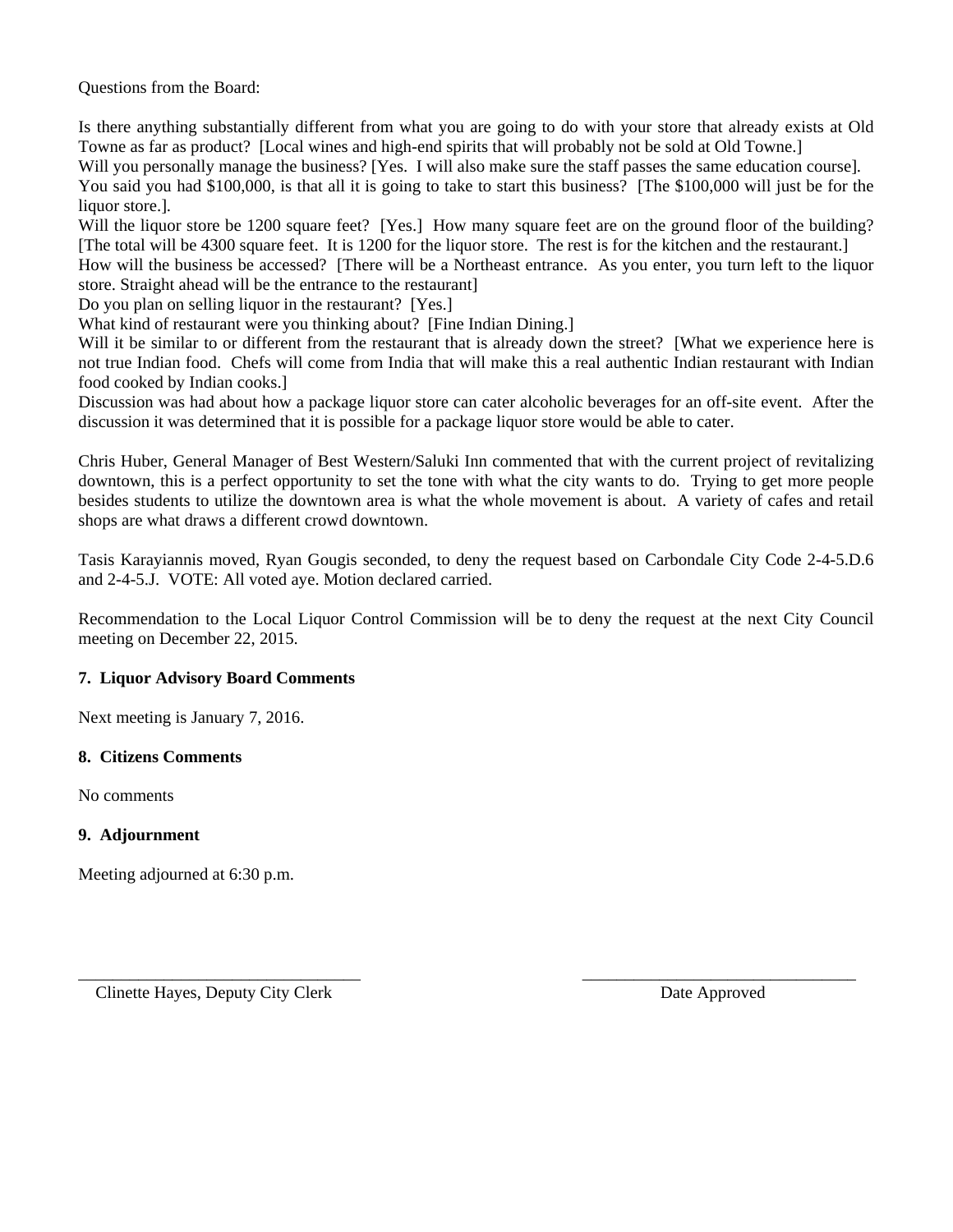# **CITY OF CARBONDALE SPECIAL MEETING POLICE PENSION BOARD OF TRUSTEES MEETING MINUTES for Monday, January 25, 2016**

*Call to Order:* Meeting called to order by Mark Goddard at 1:43 p.m.

*Roll Call:* Mark Goddard, Don Ursini, Don Priddy and Tony Williams

*Members Absent:* Paul Echols

*Acknowledgement of Guests:* Clair Hayes, Becky Applegate, Jeff Davis, Mike Kimmel and Dennis Orsey

#### *Board discussion with attorney Dennis Orsey regarding legal services:*

The board is seeking potential legal representation from attorney Dennis Orsey (currently held by attorney Scott Hendricks). Mr. Orsey gave an overview of his professional background followed by a brief presentation of his services and experiences.

Mr. Kimmel and Lieutenant Goddard summarized and expressed their concern about the case involving Jeff Vaughn prompting Mr. Orsey to give his thoughts on how to handle the Vaughn case.

Mr. Orsey presented the board with a drafted contract outlining his services and fees. Mr. Orsey is offering 8 hours per quarter at \$1800 per quarter. Mr. Orsey plans to participate in pension board meetings monthly via phone with one meeting every quarter in attendance.

# *Meeting was paused for a police call at 2:47 p.m.; reconvened at 2:56 p.m.*

*Closed Meeting:* D. Ursini moved, D. Priddy seconded, to enter into a closed session to discuss the appointment, employment, performance or dismissal of specific employees of the Public Body. Discussion of these matters in a closed meeting is permitted under 5 ILCS  $120/2(c)(2)$  of the Illinois Open Meetings Act. VOTE: Ayes: M. Goddard, D. Ursini, D. Priddy and T. Williams. Nays: None. Motion declared carried. Open session recessed at 3:03 p.m.

*Return to Open Session:* D. Ursini moved, T. Williams seconded, to return to open session. VOTE: Ayes: M. Goddard, D. Ursini, D. Priddy and T. Williams. Nays: None. Motion declared carried. Open session resumed at 3:20 p.m.

D. Priddy moved, T. Williams seconded, to hire Dennis Orsey as the Board Attorney pursuant to his presented contract. VOTE: Ayes: M. Goddard, D. Ursini, D. Priddy and T. Williams. Nays: None. Motion declared carried.